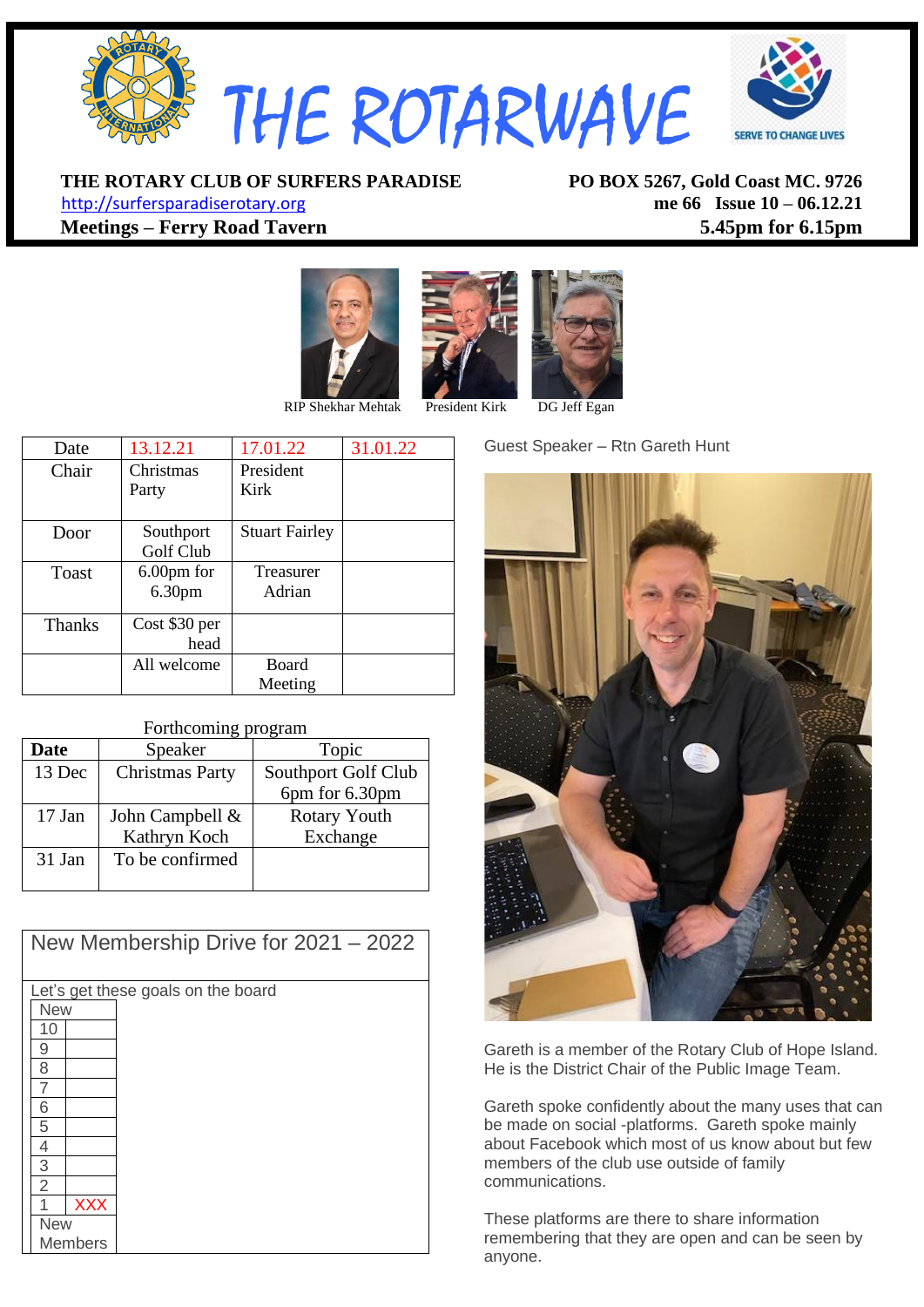Gareth also warned about the material posted. Once posted it can never be retrieved. It can be copied and reposted.

The material should encourage the reader to search further into the topic. Once you get a readership you do need to keep posting otherwise you lose your audience

Gareth gave a very challenging talk pointing out the many benefits that can be achieved/

Many thanks Gareth









Morning Tea at Golden Wheel Villas Last Friday morning, Jennifer and Cheryl did a morning tea of super scones with cream and jam for the residents at Golden Wheel Villas which was so well received.

> Alan provided the entertainment with a carols sing-along playing on his harmonica. Everyone was very pleased that Kirk came and joined in the spirit of things and wore the hat from the Christmas Bon Bon with style!

This monthly morning tea by Jennifer and Cheryl is really appreciated and looked forward to by the residents at GWV.

# **Club Information**

### **Alan Guignon**

Christmas Party

Alan has booked us into the Southport Golf Club on Monday, 13 December for our Christmas party.

The Cost is \$30 a head, 6.00pm for 6.30pm

Pay on arrival. Credit card facilities available.

All welcome and bring friends

NO NEED TO BRING RAFFLE PRIZE OR SECRET SANTA GIFT

GWV DINNER – Monday 21 February 2022

# **Bert Shenko**

Recent sausage sizzle

Profit was \$1,000. Many thanks to Adrian, Jennifer, Phil, Bill W., Donna, Bert, and a special thanks to Gordon Brown, very welcome at any time

Rotary collection tubes of \$100

Thanks to Sheila and Don